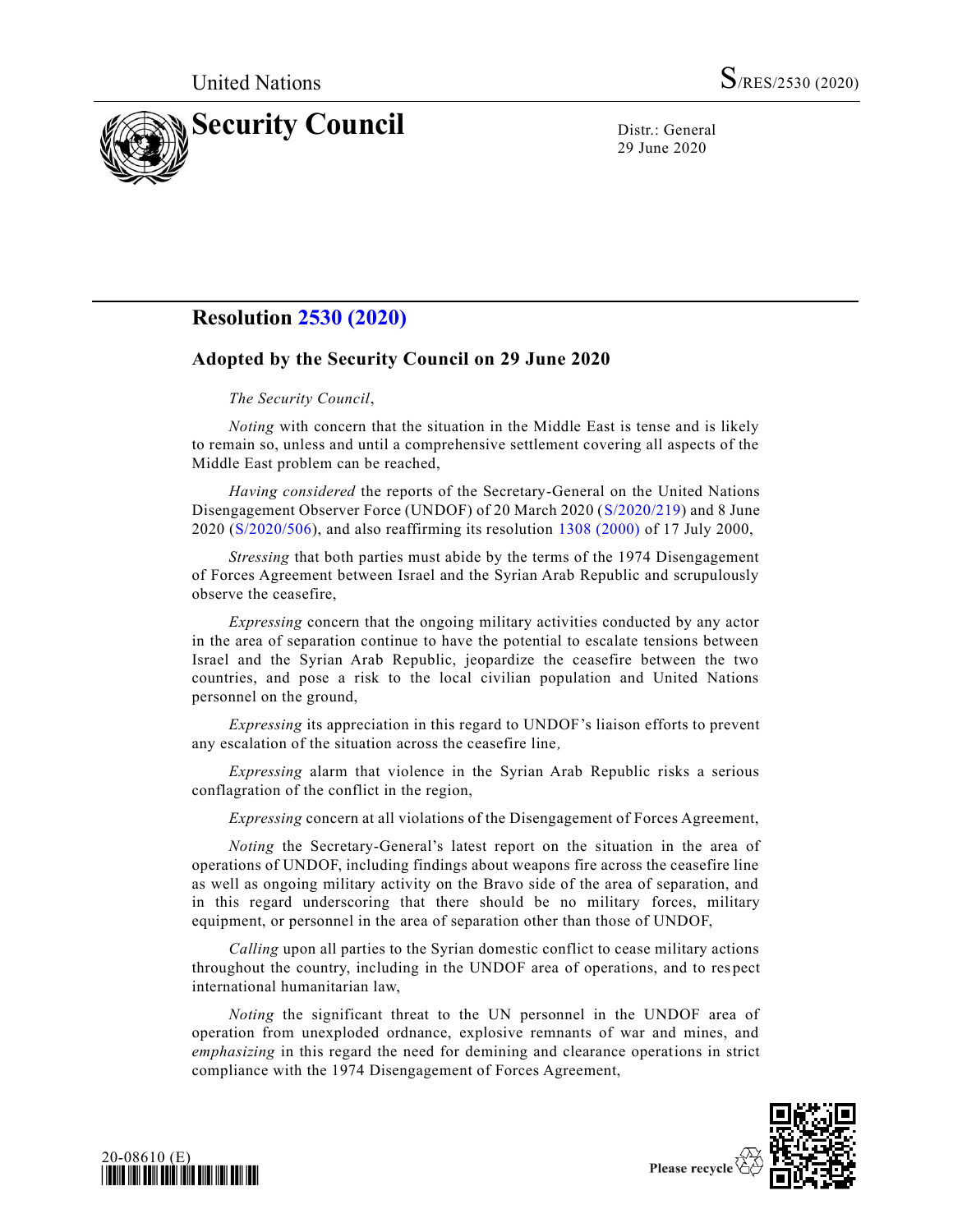*Reaffirming* its readiness to consider listing individuals, groups, undertakings, and entities providing support to the Islamic State in Iraq and the Levant (ISIL, also known as Da'esh) or to the Al-Nusra Front (also known as Jabhat Fateh al-Sham or Hay'at Tahrir al-Sham), including those who are financing, arming, planning, or recruiting for ISIL or the Al-Nusra Front and all other individuals, groups, undertakings, and entities associated with ISIL and Al-Qaida as listed on the ISIL (Da'esh) and Al-Qaida Sanctions List, including those participating in or otherwise supporting attacks against UNDOF peacekeepers,

*Recognizing* the necessity of efforts to flexibly adjust UNDOF's posture to minimize the security risk to UNDOF personnel as UNDOF continues to implement its mandate, while emphasizing that the ultimate goal is for the peacekeepers to return to UNDOF's area of operations as soon as practicable,

*Emphasizing* the importance of Security Council and troop-contributing countries having access to reports and information related to UNDOF's redeployment configuration, and reinforcing that such information assists the Security Council with evaluating, mandating, and reviewing UNDOF and with effective consultation with troop-contributing countries,

*Underscoring* the need for UNDOF to have at its disposal all necessary means and resources to carry out its mandate safely and securely, including technology and equipment to enhance its observation of the area of separation and the ceasefire line, and to improve force protection, as appropriate, and *recalling* that the theft of United Nations weapons and ammunition, vehicles and other assets, and the looting and destruction of United Nations facilities, are unacceptable,

*Expressing* its profound appreciation to UNDOF's military and civilian personnel, including those from Observer Group Golan, for their service in an ongoing, challenging operating environment, *underscoring* the important contribution UNDOF's continued presence makes to peace and security in the Middle East, *welcoming* steps taken to enhance the safety and security of UNDOF, including Observer Group Golan, personnel, and *stressing* the need for continued vigilance to ensure the safety and security of UNDOF and Observer Group Golan personnel,

*Strongly condemning* incidents threatening the safety and security of United Nations personnel,

*Expressing* its appreciation to UNDOF, including Observer Group Golan, for re-establishing its presence at Camp Faouar and for further progress towards expanding its presence in its area of operations through patrols and rehabilitation of positions on the Bravo side,

*Taking note* of the Secretary-General's plan for UNDOF to return to the Bravo side based on a continuous assessment of security in the area of separation and its surroundings, and continued discussion and coordination with the parties,

*Recalls* that UNDOF's deployment and the 1974 Disengagement of Forces Agreement are steps toward a just and durable peace on the basis of Security Council Resolution [338 \(1973\),](https://undocs.org/en/S/RES/338(1973))

*Recalling* resolution [2378 \(2017\)](https://undocs.org/en/S/RES/2378(2017)) and its request of the Secretary-General to ensure that data related to the effectiveness of peacekeeping operations, including peacekeeping performance data, is used to improve analytics and the evaluation of mission operations, based on clear and well identified benchmarks, and further recalling resolution [2436 \(2018\)](https://undocs.org/en/S/RES/2436(2018)) and its request of the Secretary-General to ensure that decisions to recognize and incentivize outstanding performance and decisions regarding deployment, remediation, training, withholding of financial reimbursement, and repatriation of uniformed or dismissal of civilian personnel, are predicated on objective performance data,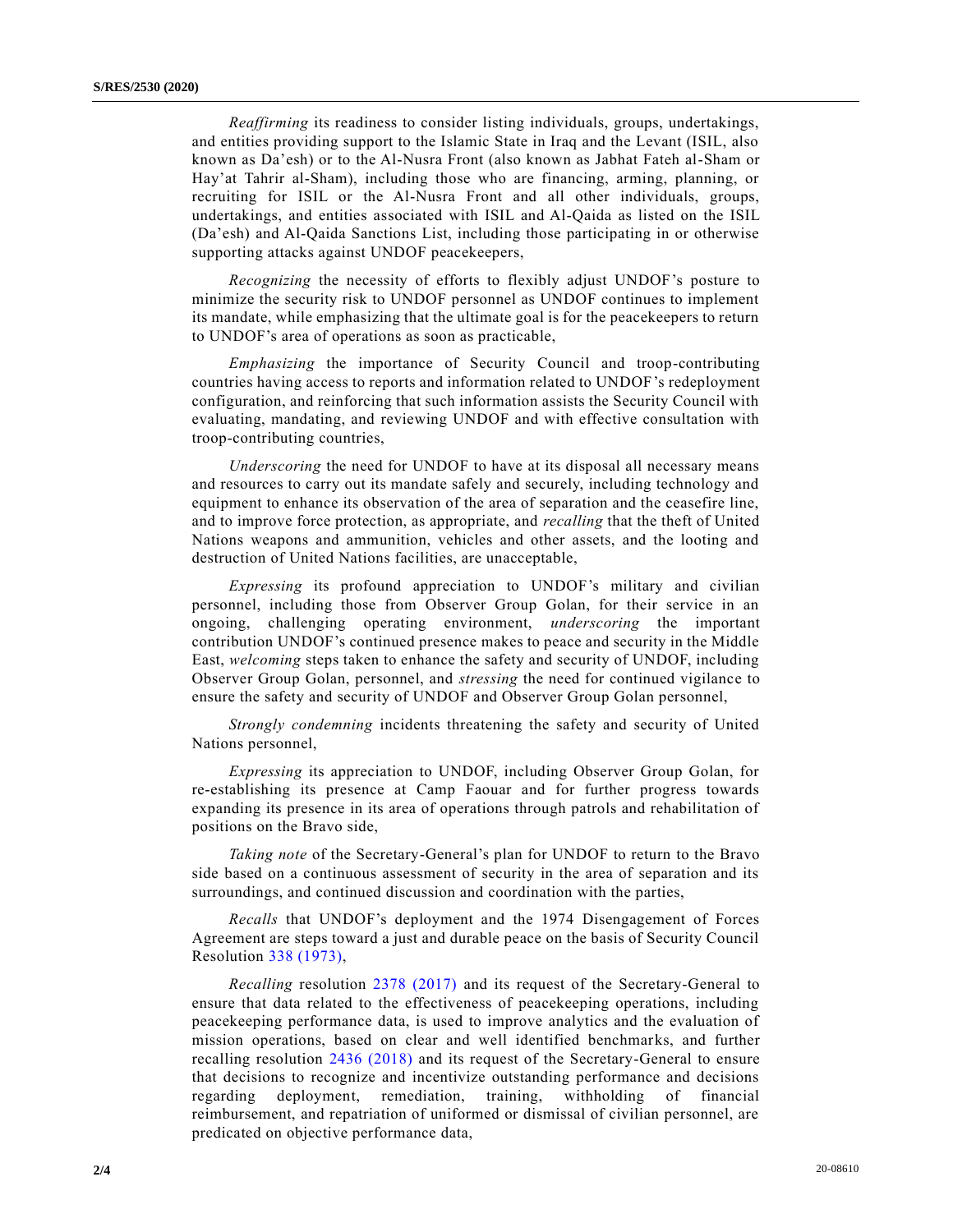*Recalling* resolution [2242 \(2015\)](https://undocs.org/en/S/RES/2242(2015)) and its aspiration to increase the number of women in military and police contingents of United Nations peacekeeping operations,

1. *Calls upon* the parties concerned to implement immediately its resolution [338 \(1973\)](https://undocs.org/en/S/RES/338(1973)) of 22 October 1973;

2. *Stresses* the obligation on both parties to scrupulously and fully respect the terms of the 1974 Disengagement of Forces Agreement, *calls* on the parties to exercise maximum restraint and prevent any breaches of the ceasefire and the area of separation, *encourages* the parties to take full advantage of UNDOF's liaison function regularly to address issues of mutual concern, as appropriate, and to maintain their liaison with UNDOF to prevent any escalation of the situation across the ceasefire line, as well as to support the enhancement of the UNDOF liaison function, and *underscores* that there should be no military activity of any kind in the area of separation, including military operations by the Syrian Arab Armed Forces;

3. *Underlines* that UNDOF remains an impartial entity and stresses the importance to halt all activities that endanger United Nations peacekeepers on the ground and to accord the United Nations personnel on the ground the freedom to carry out their mandate safely and securely;

4. *Expresses* full support for the Secretary-General's appointment of Major General Ishwar Hamal as Head of Mission and Force Commander;

5. *Calls on* all groups other than UNDOF to abandon all UNDOF positions, and return the peacekeepers' vehicles, weapons, and other equipment;

6. *Calls on* all parties to cooperate fully with the operations of UNDOF, to respect its privileges and immunities and to ensure its freedom of movement, as well as the security of and unhindered and immediate access for the United Nations personnel carrying out their mandate, including the unimpeded delivery of UNDOF equipment and the temporary use of alternative ports of entry and departure, as required, to ensure safe and secure troop rotation and resupply activities, in conformity with existing agreements, and urges prompt reporting by the Secretary - General to the Security Council and troop-contributing countries of any actions that impede UNDOF's ability to fulfil its mandate;

7. *Calls on* the parties to provide all the necessary support to allow for the full utilization of the Quneitra crossing by UNDOF in line with established procedures and to lift COVID-19 related restrictions as soon as sanitary conditions permit, to allow UNDOF to increase its operations on the Bravo side to facilitate effective and efficient mandate implementation;

8. *Requests* UNDOF, within existing capacities and resources, member states, and relevant parties to take all appropriate steps to protect the safety, security and health of all UNDOF personnel, in line with resolution [2518 \(2020\),](https://undocs.org/en/S/RES/2518(2020)) taking into account the impact of COVID-19 pandemic;

9. *Welcomes* UNDOF's ongoing efforts to consolidate its presence and to intensify its operations in the area of separation, including the mission's intent to resume inspections in the area of limitation on the Bravo side conditions permitting per the Mission's assessment, as well as the cooperation of the parties to facilitate this return, together with continued efforts to plan for UNDOF's expeditious return to the area of separation, including the provision of adequate force protection, based on a continuous assessment of security in the area;

10. *Underscores* the importance of progress in the deployment of appropriate technology, including counter-improvised explosive device (IED) capabilities and a sense and warn system, as well as in addressing civilian staffing needs, to ensure the safety and security of UNDOF personnel and equipment, following appropriate